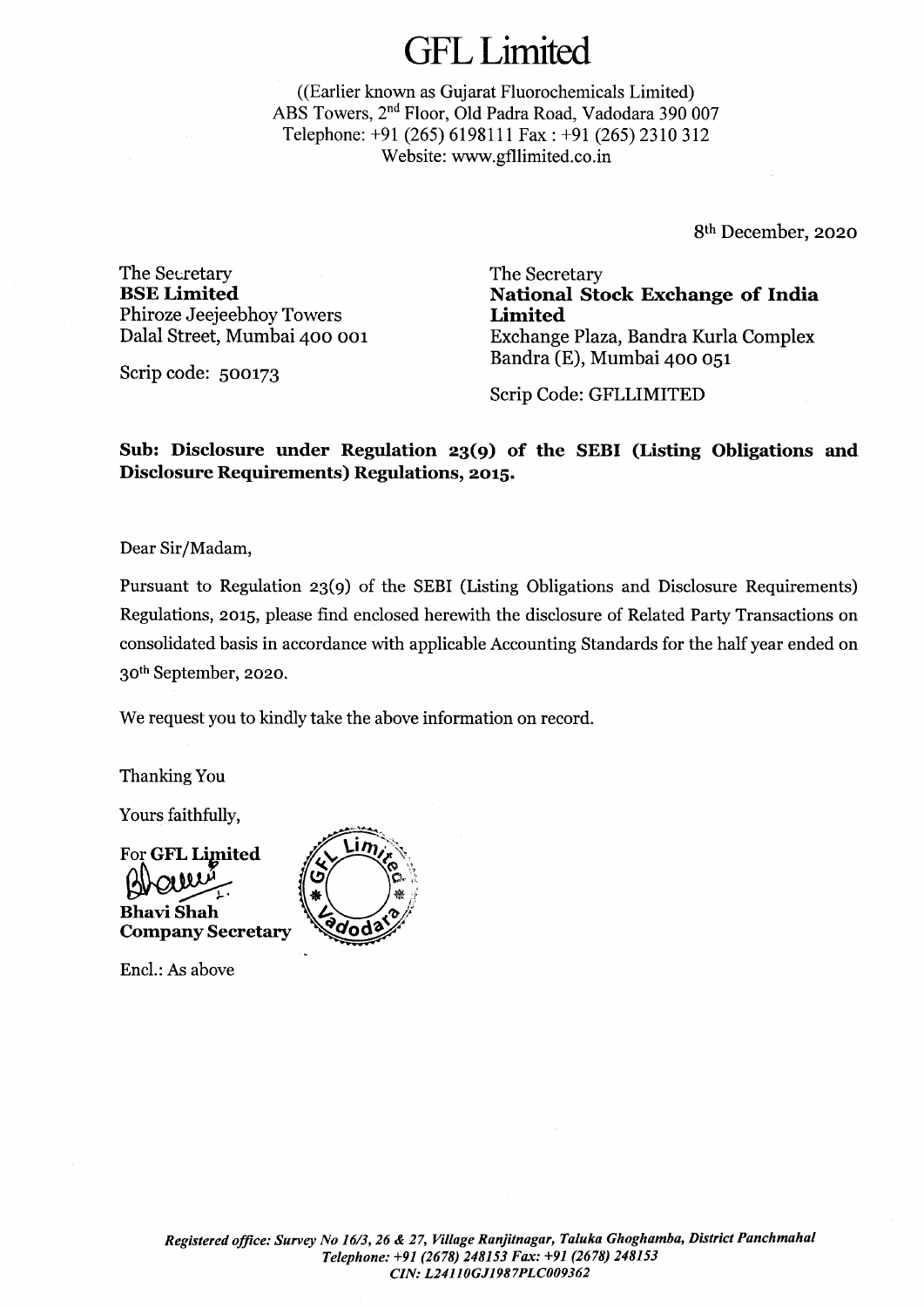(earlier known as Gujarat Fluorochemicals Limited) **Related Party Disclosures on a Consolidated basis for the half year ended on 30th September, 2020** 

#### **Related Party disclosures**

### **(A) Where control exists:**

**Holding company**  lnox Leasing and Finance Limited

### **(Bl Other Related parties with whom there are transactions during the year:**

### **Fellow Subsidiary**

Gujarat Fluorochemicals Limited (earlier known as lnox Fluorochemicals Limited)

### **Associates of lnox Wind Infrastructure Services Limited**  Wind One Renergy Private Limited Wind Two Renergy Private Limited Wind Three Renergy Private Limited

Wind Four Renergy Private Limited Wind Five Renergy Private Limited

**Associate of lnox Infrastructure Limited**  Nexome Realty LLP

# **Key Management Personnel**

#### **a) Whole Time Directors**

Mr. DK Jain ( Managing Director and non executive director in lnox Wind Energy Limited)

- Mr. Bhupesh Kumar Juneja (In lnox Renewables Limited) and non executive director in Ma rut Shakti Energy India Limited
- Mr. Devansh Jain (in lnox Wind Limited and non executive director in lnox Renewable Limited)
- Mr. Kailash Lal Tarachandani- (Whole time Director & Chief Executive Officer in lnox Wind Limited)
- Mr. Alok Tandon (Chief Executive Officer in lnox Leisure Limited)

Mr. Vineet Valentine Davis (in lnox Wind Limited)

Mr. Manoj Dixit (in lnox Wind Infrastructure Services Limited)

#### **b) Non Executive Directors**

Mr. V KJain

Mr. P KJain

Mr. Shailendra Swarup

Mr. Om Prakash Lohia

Mr. Deepak Asher (Upto 12 October 2020)

Mr. Shanti Prasad Jain

Ms. \'Jnita Bhargava

Mr. Siddharth Jain (in lnox Leisure Limited & lnox Wind Limited)

Mr. Amit Jatia (in lnox Leisure Limited)

Mr. Haigreve Khaitan (in lnox Leisure Limited)

Mr. Vishesh Chander Chandiok (in lnox Leisure Limited)

Ms. Girija Balkrishnan (in lnox Leisure Limited)

Ms. Bindu Saxena (in lnox Wind Limited)

Mr. V. Sankaranarayanan (in lnox Renewables Limited and lnox Wind Limited)

Mr. Mukesh Manglik (in lnox Wind Infrastructure Services Limited upto 18 May 2020)

Enterprises over which a Key Management Personnel, or his relatives, have significant influence

lnox India Private Limited lnox FMCG Private Limited

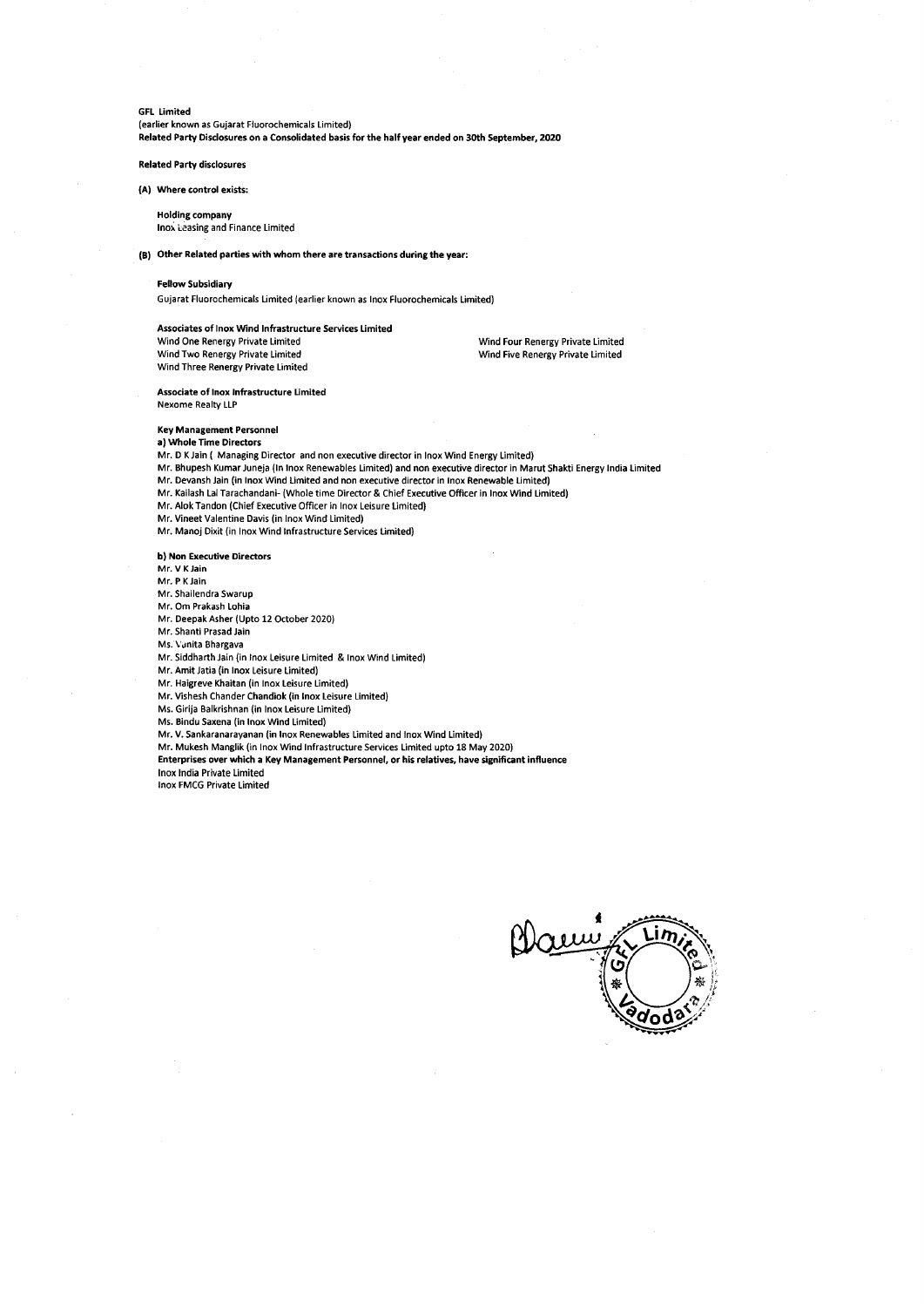(earlier known as Gujarat Fluorochemicals Limited) **Related Party Disclosures on a Consolidated basis for the half year ended on 30th September, 2020** 

**Particulars of transactions** 

|                                                  |                    |                                        |                   | (Rs.in Lakhs) |
|--------------------------------------------------|--------------------|----------------------------------------|-------------------|---------------|
| <b>Particulars</b>                               | Holding<br>Company | <b>Fellow</b><br>Subsidiary<br>Company | <b>Associates</b> | <b>Total</b>  |
|                                                  | 2020-21            | 2020-21                                | 2020-21           | 2020-21       |
| A) Transactions during the year                  |                    |                                        |                   |               |
| Sale of goods                                    |                    |                                        |                   |               |
| Wind Che Renergy Private Limited                 |                    |                                        | 0.56              | 0.56          |
| Wind Two Renergy Private Limited                 |                    |                                        | 0.67              | 0.67          |
| Wind Three Renergy Private Limited               |                    |                                        | 0.78              | 0.78          |
| Wind Five Renergy Private Limited                |                    |                                        | 0.56              | 0.56          |
| Gujarat Fluorochemicals Limited                  |                    | 256.29                                 |                   | 256.29        |
| <b>Total</b>                                     |                    | 256.29                                 | 2.57              | 258.86        |
| <b>Purchase of goods</b>                         |                    |                                        |                   |               |
| Gujarat Fluorochemicals Limited                  |                    | 946.52                                 |                   | 946.52        |
| <b>Total</b>                                     |                    | 946.52                                 |                   | 946.52        |
| Share in profit of associate                     |                    |                                        |                   |               |
| Nexome Realty LLP                                |                    |                                        | 1.85              | 1.85          |
| <b>Total</b>                                     |                    |                                        | 1.85              | 1.85          |
|                                                  |                    |                                        |                   |               |
| Advances received towards sale of goods/services |                    |                                        |                   |               |
| Wind Four Renergy Pvt. Ltd.                      |                    |                                        | 144.34            | 144.34        |
| Gujarat Fluorochemicals Limited                  |                    | 591.42                                 |                   | 591.42        |
| Total                                            |                    | 591.42                                 | 144.34            | 735.76        |
| Inter corporate deposits given                   |                    |                                        |                   |               |
| Wind Four Renergy Pvt. Ltd.                      |                    |                                        | 224.40            | 224.40        |
| Total                                            |                    |                                        | 224.40            | 224.40        |
| Interest income on inter corporate deposits      |                    |                                        |                   |               |
| Wind One Renergy Pvt. Ltd.                       |                    |                                        | 0.03              | 0.03          |
| Wind Three Renergy Pvt. Ltd.                     |                    |                                        | 4.37              | 4.37          |
| Wind Four Renergy Pvt. Ltd.                      |                    |                                        | 271.22            | 271.22        |
| Wind Five Renergy Pvt. Ltd.                      |                    |                                        | 32.71             | 32.71         |
| Total                                            |                    |                                        | 308.33            | 308.33        |
| Interest paid on Inter corporate deposits        |                    |                                        |                   |               |
| Inox Leasing and Finance Limited                 | 94.01              |                                        |                   | 94.01         |
|                                                  | 94.01              |                                        |                   | 94.01         |
| Interest paid on advances from customers         |                    |                                        |                   |               |
| <b>Gujarat Fluorochemicals Limited</b>           |                    | 4,380.61                               |                   | 4,380.61      |
| <b>Total</b>                                     |                    | 4,380.61                               |                   | 4,380.61      |
| Reimbursement of expenses paid / Payments made   |                    |                                        |                   |               |
| on behalf of the Group                           |                    |                                        |                   |               |
| Gujarat Fluorochemicals Limited                  |                    | 205.66                                 |                   | 205.66        |
| <b>Total</b>                                     |                    | 205.66                                 |                   | 205.66        |
| <b>Guarantee commission paid</b>                 |                    |                                        |                   |               |
| Gujarat Fluorochemicals Limited                  |                    | 279.72                                 |                   | 279.72        |
| <b>Total</b>                                     |                    | 279.72                                 |                   | 279.72        |
| <b>Rent paid</b>                                 |                    |                                        |                   |               |
| Gujarat Fluorochemicals Limited                  |                    | 53.05                                  |                   | 53.05         |
| <b>Total</b>                                     |                    | 53.05                                  |                   | 53.05         |

**The above amounts are exclusive of duties and taxes, wherever applicable.** 

 $\overline{V}_{\rm eff}$ 

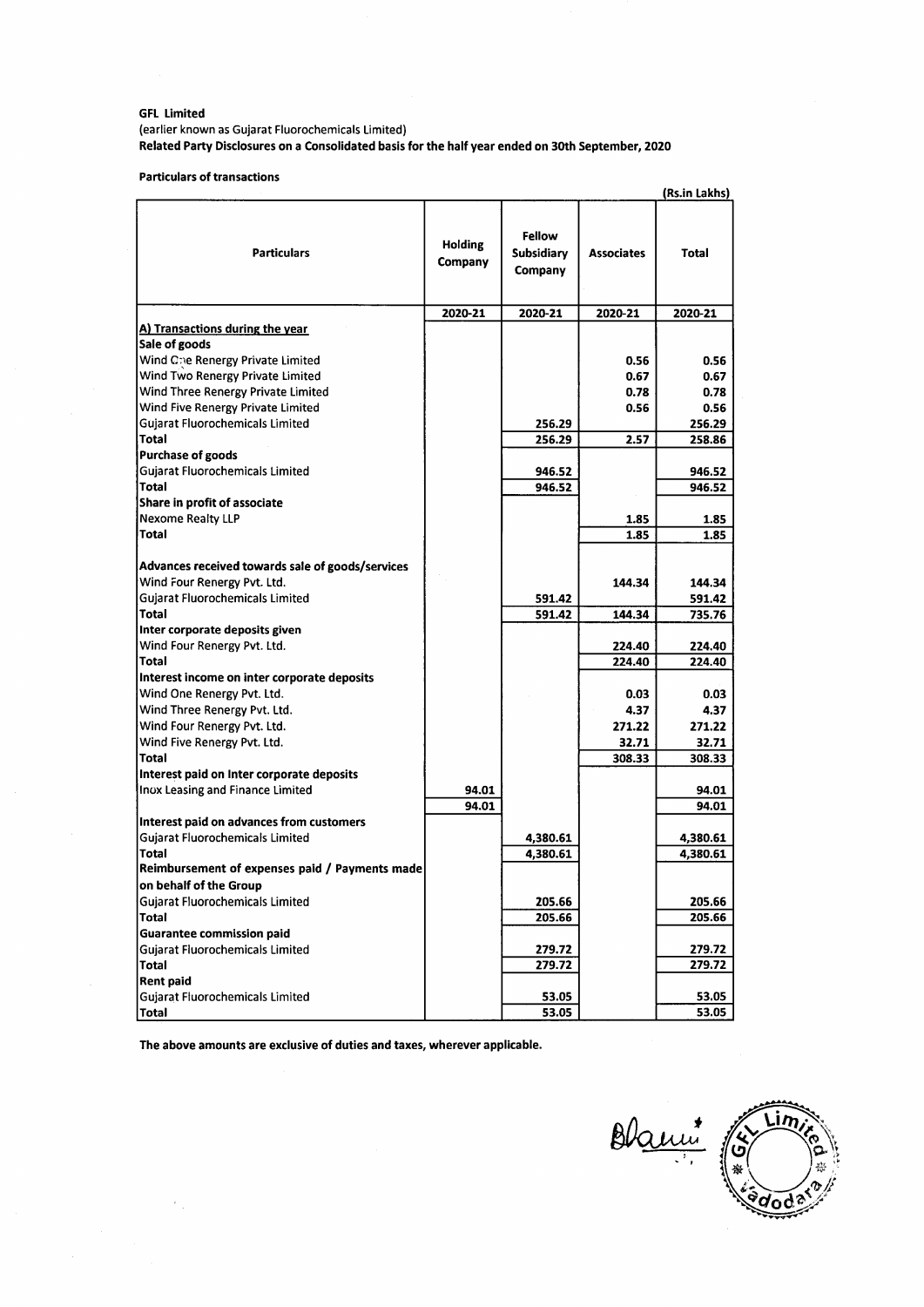(earlier known as Gujarat Fluorochemicals Limited)

**Related Party Disclosures on a Consolidated basis for the half year ended on 30th September, 2020** 

| <b>Closing Balances</b>                         |                           |                                 |                   | (Rs.in Lakhs) |
|-------------------------------------------------|---------------------------|---------------------------------|-------------------|---------------|
| <b>Particulars</b>                              | <b>Holding</b><br>Company | Fellow<br>Subsidiary<br>Company | <b>Associates</b> | <b>Total</b>  |
|                                                 | As at 30th                | As at 30th                      | As at 30th        | As at 30th    |
|                                                 | September,                | September,                      | September,        | September,    |
|                                                 | 2020                      | 2020                            | 2020              | 2020          |
| <b>B) Amounts outstanding</b>                   |                           |                                 |                   |               |
| a) Amounts payable                              |                           |                                 |                   |               |
| Gujarat Fluorochemicals Limited                 |                           | 1,720.16                        |                   | 1,720.16      |
| <b>Total</b>                                    |                           | 1,720.16                        |                   | 1,720.16      |
| b) Advance from customers                       |                           |                                 |                   |               |
| <b>Gujarat Fluorochemicals Limited</b>          |                           | 87,780.00                       |                   | 87,780.00     |
| Total                                           |                           | 87,780.00                       |                   | 87,780.00     |
| c) Inter-corporate deposits payable             |                           |                                 |                   |               |
| Inox Leasing and Finance Limited                | 2,500.00                  |                                 |                   | 2,500.00      |
| Total                                           | 2,500.00                  |                                 |                   | 2,500.00      |
| d) Interest payable on Inter corporate deposits |                           |                                 |                   |               |
| Inox Leasing and Finance Limited                | 113.70                    |                                 |                   | 113.70        |
| Total                                           | 113.70                    |                                 |                   | 113.70        |
| e) Interest payable on capital advances         |                           |                                 |                   |               |
| <b>Gujarat Fluorochemicals Limited</b>          |                           | 8,705.94                        |                   | 8,705.94      |
| Total                                           |                           | 8,705.94                        |                   | 8,705.94      |
| f) Corporate guarantee commission payable       |                           |                                 |                   |               |
| <b>Guiarat Fluorochemicals Limited</b>          |                           | 765.37                          |                   | 765.37        |
| <b>Total</b>                                    |                           | 765.37                          |                   | 765.37        |
| C) Amounts receivable                           |                           |                                 |                   |               |
| a) Trade / other receivables                    |                           |                                 |                   |               |
| Wind One Energy Private Limited                 |                           |                                 | 3,390.58          | 3,390.58      |
| Wind Two Energy Private Limited                 |                           |                                 | 5,150.79          | 5,150.79      |
| Wind Three Energy Private Limited               |                           |                                 | 653.32            | 653.32        |
| Wind Four Energy Private Limited                |                           |                                 | 10,953.13         | 10,953.13     |
| Wind Five Energy Private Limited                |                           |                                 | 0.11              | 0.11          |
| Gujarat Fluorochemicals Limited                 |                           | 1,142.92                        |                   | 1,142.92      |
| Total                                           |                           | 1,142.92                        | 20,147.93         | 21,290.85     |
| b) Inter corporate deposit                      |                           |                                 |                   |               |
| Wind One Energy Private Limited                 |                           |                                 | 0.45              | 0.45          |
| Wind Three Energy Private Limited               |                           |                                 | 72.57             | 72.57         |
| Wind Four Energy Private Limited                |                           |                                 | 7.403.27          | 7,403.27      |
| Wind Five Energy Private Limited                |                           |                                 | 650.26            | 650.26        |
| Total                                           |                           |                                 | 8,126.55          | 8,126.55      |
| c) Interest accrued on Inter corporate deposit  |                           |                                 |                   |               |
| Wind One Energy Private Limited                 |                           |                                 | 0.14              | 0.14          |
| Wind Three Energy Private Limited               |                           |                                 | 13.09             | 13.09         |
| Wind Four Energy Private Limited                |                           |                                 | 360.94            | 360.94        |
| Wind Five Energy Private Limited                |                           |                                 | 86.43             | 86.43         |
| Total                                           |                           |                                 | 460.60            | 460.60        |